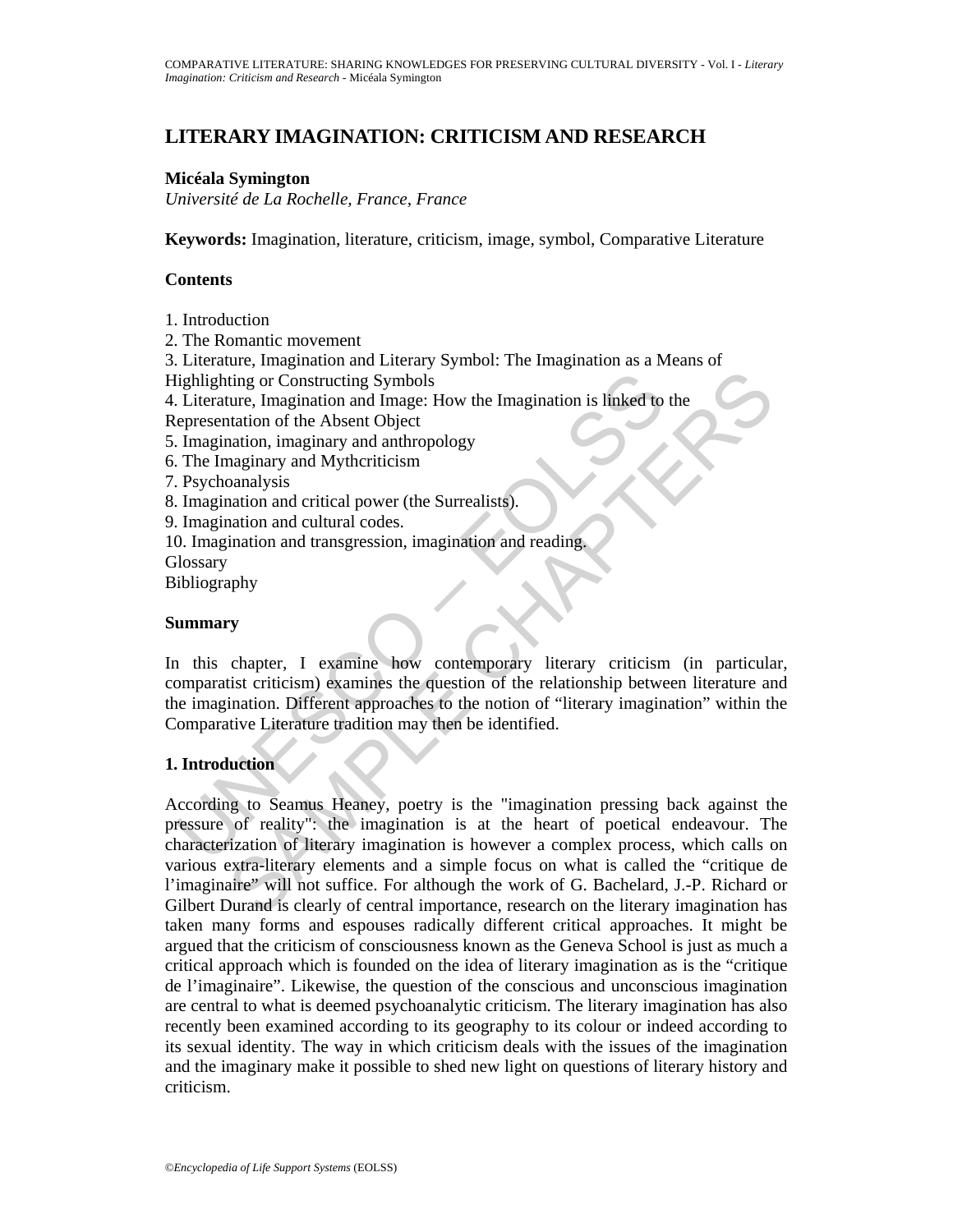### **I. Literature, Imagination and Literary Creation: How the Imagination Is Linked To the Possibility of Invention**

The relationship between invention and imagination dates from the 18th century. M. H. Abrams, The Mirror and the Lamp (1953) claims that in this period, the poet's invention and imagination were made dependent for their materials — their ideas and 'images' on the external universe and the literary models the poet had. Towards the end of the 18th century however, writers and philosophers put forward the idea that the combination of elements taken from nature might be assembled in new ways in order to create something new, which might overtake or even transcend nature.

#### **2. The Romantic Movement**

Thereas classical and medieval philosophies limit imagination to a metion as mediation between reason and perception), the debates on the eveloped by the Romantic movement, particularly in Germany and Eights of the imagin classical and medieval philosophies limit imagination to a mimetie role (is a mediation between reason and perception), the debates on the imagination d by the Romantic movement, particularly in Germany and England, asser Whereas classical and medieval philosophies limit imagination to a mimetic role (its function as mediation between reason and perception), the debates on the imagination as developed by the Romantic movement, particularly in Germany and England, assert the rights of the imagination. The Romantics promote the literary imagination against the analytical function assigned to the intellect in other branches of  $18<sup>th</sup>$  century thought and develop the role of the imagination in creation. The poet thus acquires a particular power: his or her imagination becomes the rival of nature. For Blake, in *A Vision of Last Judgment*, the world of the imagination is the world of eternity, a divine power. In his *Letters on the Aesthetic Education of Man* (1795), Frederick Schiller underlines the separation between imaginary and real and evokes the role of the imagination in creating an unreal. Shelley (in 1821) claimed that poetry may be defined as "the expression of the imagination". The examination of the notion of creativity allows us to consider the imagination as an operative mechanism, that is, a force which makes it possible to produce images which are not to be found in visible reality. Subsequent readings of literary production as other than mimesis take root in this shift in thinking about the role of the imagination. The "critique de l'imaginaire", for example, is one such critical orientation which may be may be seen to take root in a particular reading of Romanticism. Gaston Bachelard's philosophy conceives the production of knowledge as an open process and against scientific rationalism, postulates that reality is fashioned by the imagination. In *La Poétique de la rêverie* (1960), he maintains that "reverie", the state of mind that allows the imagination free course, is the highest state of mind.

### **3. Literature, Imagination and Literary Symbol: The Imagination as a Means of Highlighting or Constructing Symbols**

Once the imagination is recognised to be a creative rather than a "decaying sense" as Hobbes believed, the possibility of using the imagination to create literary symbol becomes possible. Coleridge's writings on imagination and fancy, symbolism and allegory embody this approach, in which the imagination is envisaged a means of elaborating symbol. After Schelling, Coleridge analyses the imagination's power to "form the many into one" (*Biographia Literaria*, 1817, chapter 10) and insists on the separation between creative imagination and mimetic representation. The historical and critical force of these ideas about the imagination may be measured by the importance assigned to them by literature and writing in the  $19<sup>th</sup>$  and  $20<sup>th</sup>$  centuries. The distinction made between allegory and symbol which are underlined by Northrop Frye, for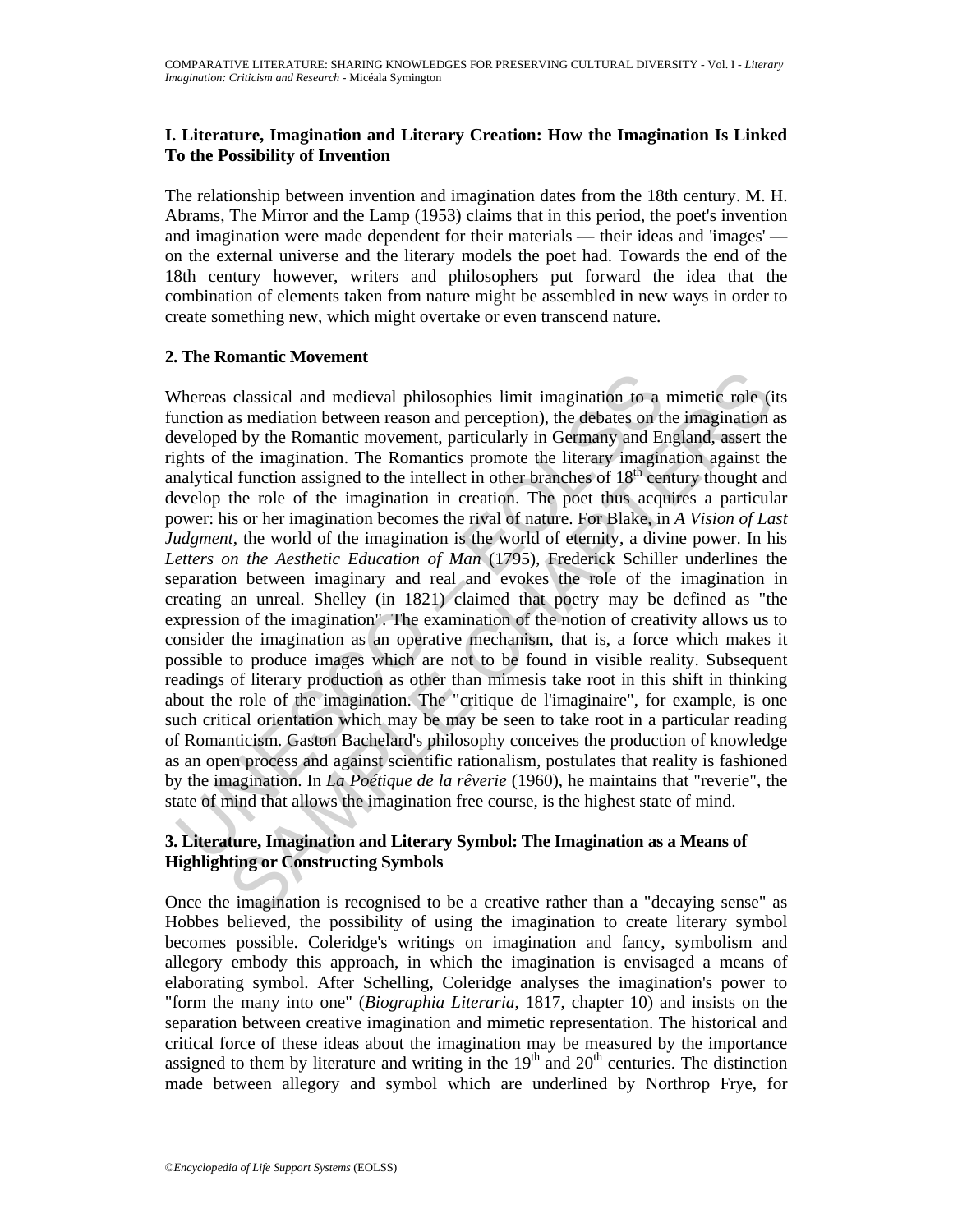example, in *Anatomy of Criticism* (1957, p. 89: "The contrast is between a 'concrete' approach to symbols which begins with images of actual things and works outward to ideas and propositions, and 'abstract' approach which begins with the idea and then tries to find concrete images to represent it.") are close to those of Coleridge (which echo the discussions of A. W. Schlegel in *Die Kunstlehre*). Northrop Frye, following Coleridge's analysis, underlines the difference in process (from the image to the thing or the opposite) but also points to a fundamental difference in the nature of allegory and symbol. The Symbolists take the reflexion on imagination and symbol a step further and present a theory of the process of symbolization which relies on the imagination's capacity to see the "soul of things" (Arthur Symons, *The Symbolist Movement in Literature*, 1899, p. 10) and to present it in literary form through the use of symbol. It is then through the use of symbol that the play of presence and absence is truly realized. The concept of symbol allows the reader to reappropriate the production of meaning that was previously the property of an external *auctoritas*.

In his studies on the imagination, Gilbert Durand *(Les Structures anthropologiques de l'imaginaire*) considers the symbol to be a signifying phenomenon which is linked to an infinite and inaccessible signifier. In his view, the symbol derives from the refusal to be content with a single sense. Gilbert Durand thus explicitly rejects allegorical dogmatism and the limitations of hermeneutics.

the concept of symbol allows the reader to reappropriate the product<br>at was previously the property of an external *auctoritas*.<br>In his studies on the imagination, Gilbert Durand (*Les Structures anti*<br>imaginaire) consider It might then be argued that the critical foundations of deconstruction are to found in a theory of the imagination and of the workings of the symbol which recognizes three main ideas: the creative force of the imagination as implemented through the symbol; the possibility of an infinite reach of meanings and imaginative possibilities; and thirdly the acceptance of the play of meanings and imaginative possibilities between text, author and reader. These ideas are founded on the recognition of the movement which considers the literary to be the source of its own theory.

### **4. Literature, Imagination and Image: How the Imagination is linked to the Representation of the Absent Object**

cept of symbol allows the reader to reappropriate the production of meanin previously the property of an external *auctorias*.<br>
adies on the imagination, Gilbert Durand (*Les Structures anthropologiques aire)* considers th Sartre's work on *L'Imaginaire* (1940) focuses on the representation of the absent object. For Jean-Paul Sartre, the image is an act rather than a thing. Sartre distinguishes between the perceiving consciousness and the imagining consciousness: the perceiving consciousness posits the object as present and real; the imagining consciousness presents an object which is absent. These two types of consciousness are mutually exclusive. The imaginary thus represents the implicit sense of the real (the imaginary is not the real. The objects I imagine are not those I perceive. They have their own existence and create a distance from the real). The work of the critics associated with the Geneva School (A. Béguin, J. Hillis Millar, G. Poulet, J.-Pierre Richard, J. Rousset and J. Starobinski) may be considered to derive from Sartre's philosophy of the imagination. Jean-Pierre Richard, for example, studies the way in which the imagination is fashioned by sensation and attempts to describe the imaginary world of writers.

In a later work, Sartre distinguishes between two types of literary writing: poetry and prose. In his view, unlike prose that is "transparent", poetic writing is based on the opacity of imagination. Poetic writing is then concerned with "enchanting" its readers, it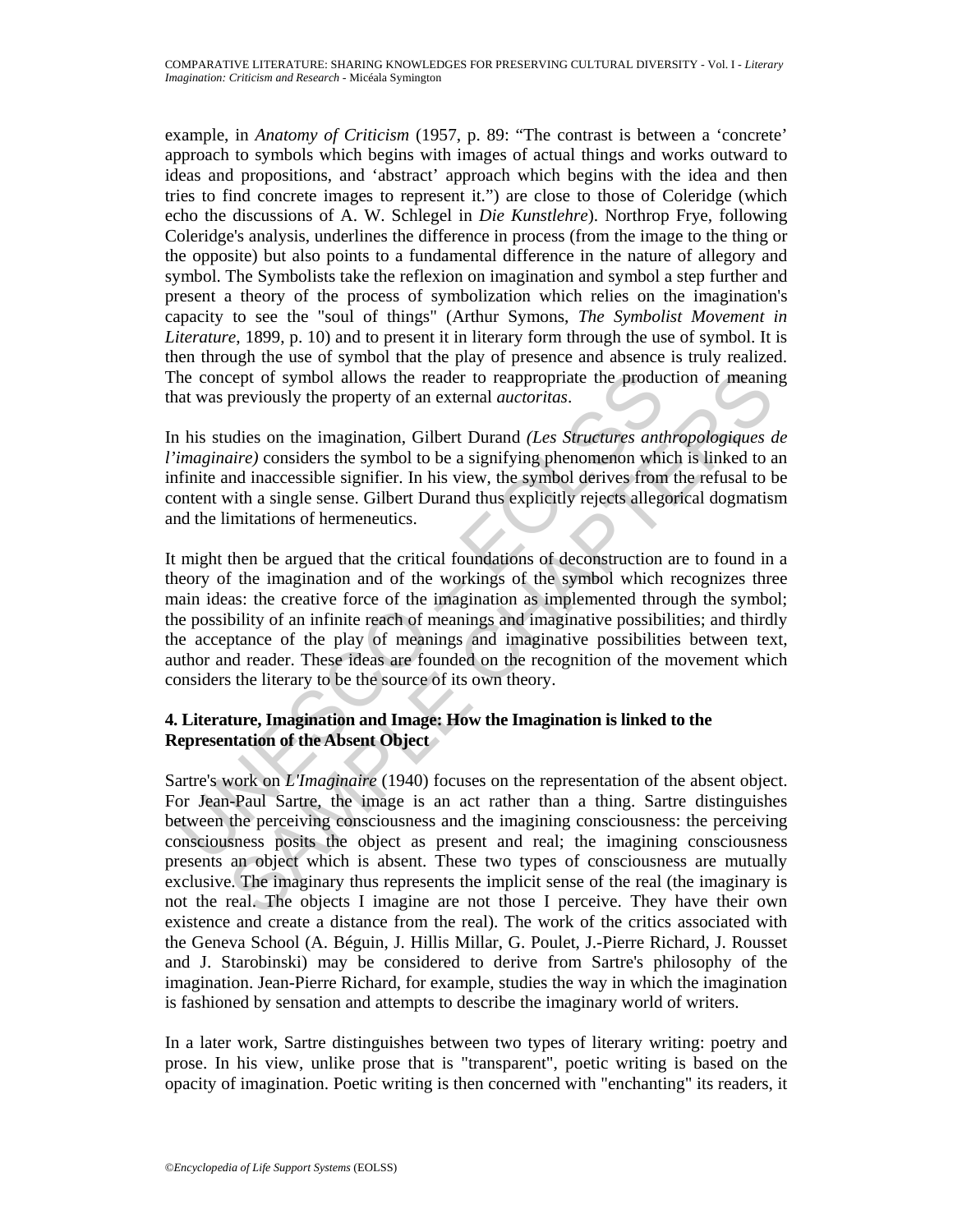does not direct the reader to the outside world but is utterly focused on its own poetic vision. Unlike the Romantic imagination which strives to ignore the realities of historical existence, the existential imagination confronts the limits of its existence in the world: the autonomy and freedom of the creation of the imaginative world is founded on the willing negation of the outside world. According to Paul Ricoeur (*Du texte à l'action: Essais d'herméneutique, II* (1986)), theories of the imagination may be divided into two categories: on the one hand those relating to the object, the axis of presence and absence, and on the other hand, on the side of the subject, the axis of a fascinated or critical consciousness. In the first model, the image of the object is perceived as a trace, or, at the other extreme, is elaborated in function of the absence of what is other than present. The second axis focuses on the question of the subject's capacity to assume a critical consciousness of the difference between the real and the imaginary.

maginary.<br>
the role of the notion of the imagination in the development of a critical entation and the real entation of literature may then be examined. Starte in *Qu'est-ce q* 948) most notably, but in his other writings y.<br>
So the notion of the imagination in the development of a criticism that asseronory of literature may then be examined. Sartre in  $Qu'est-ce que la literature$  nost notaty cost notably, but in his other wiritings also, examines the writer The role of the notion of the imagination in the development of a criticism that asserts the autonomy of literature may then be examined. Sartre in *Qu'est-ce que la littérature?*  (1948) most notably, but in his other writings also, examines the writer's relationship with society: his theories of the imagination are subjected to the rigors of this reality. Subsequent critical thinking about the imagination tends to suppose the autonomy of literature without really engaging a reflection on this question. In *Le Degré zéro de l'écriture* (1953), Roland Barthes notes that the autonomy of literature becomes evident once the writer is faced with form as a question, that is, once form has ceased to be a social code which makes it possible for meaning to be conveyed. The structuralist and post-structuralist critical models imply then the autonomy of literature and consequently the disappearance of the subjective imagination into the operations of language. This is really the challenge facing current critical paradigms: what Richard Kearney (*The Wake of Imagination*, 1988) calls the "parodic imagination" is really the post-modern imagination that figures its own extreme autonomy. The self-reflexive text may be compared to a labyrinth of mirrors where the image of the self dissolves into selfparody.

All these questions are linked to the relationship between imagination and the writing of what is possible, the imagination of possible worlds. A reflection on the literary genres, which are constructed upon the prominence of the notion of the imagination, might also be envisaged. These genres such as The Fantastic, the Marvellous, etc. rely on the imagination as a structuring force.

## **II. Categories of Interpretation**

Different categories of types of interpretation may be distinguished. The categories suggested here are not of course rigid models: the question of the imagination is one which cannot easily be reduced to a schema.

### **5. Imagination, Imaginary and Anthropology**

The study of the imagination forms a crossroads of the disciplines and fields of study that have influenced works of literary criticism. The works of Gilbert Durand, for example, focus on general anthropology organize the study of the imagination and the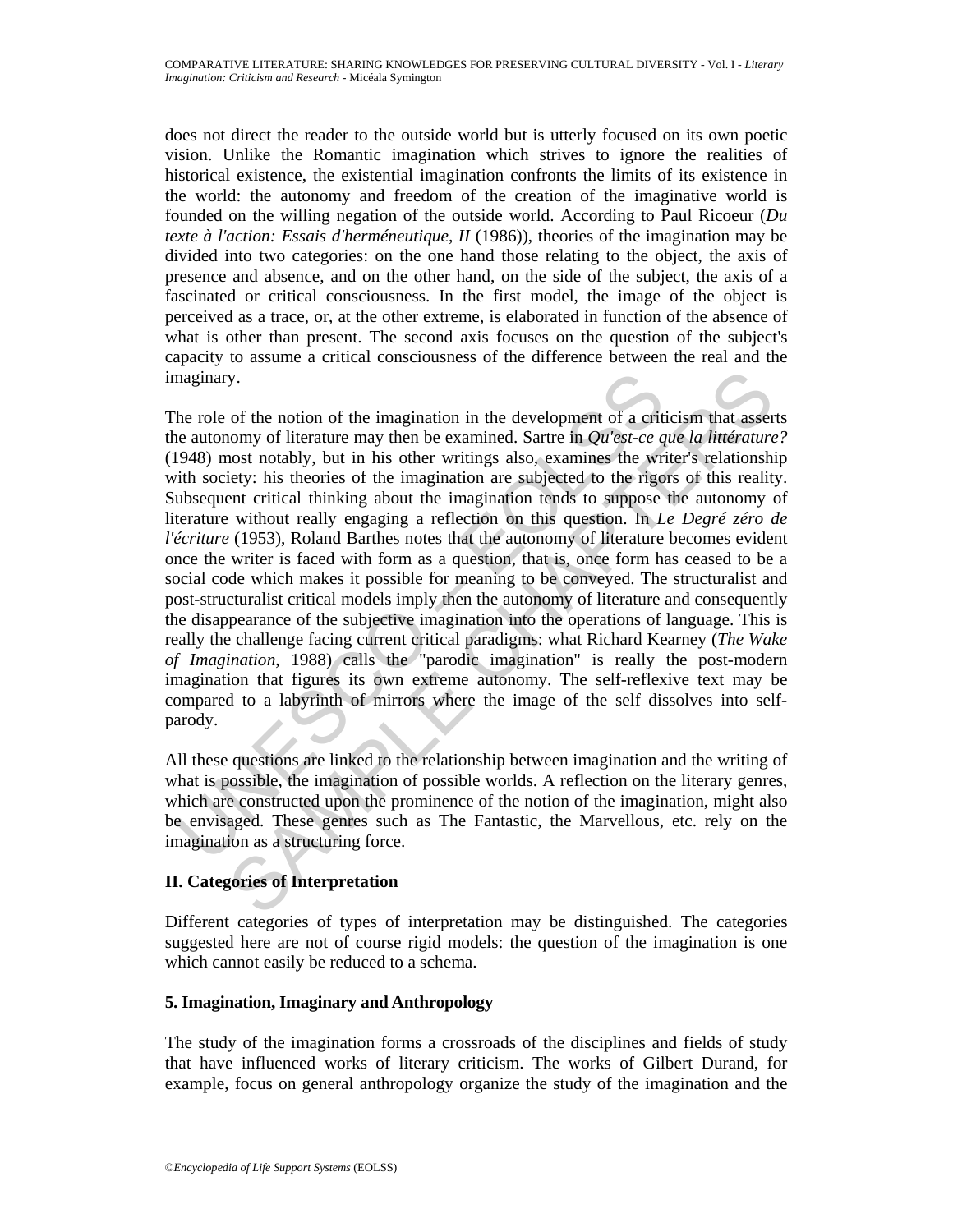imaginary according to structures and symbols. For Gilbert Durand, the "imaginaire" is the "museum" of all images: past, possible, which have been produced or which may be produced in the future. His seminal work, *Les Structures anthropologiques de l'imaginaire : introduction à l'archétypologie générale* (1960) presents a typology of symbols in which the imaginary is considered to be part of the essence of humanity, an element which models our representation of the world. Knowledge of the import of the imagination and the imaginary is also essential to the work of ethno-sociologists, for whom it may be applied to the study of primitive peoples and their rites, or to myth, for example. For Mircea Eliade (*Aspects du mythe*, 1963), the criticism of the imagination is part of the history of religions and may be analyzed in conjunction with the study of myth, which tells in his eyes, "a sacred story".



Visit: http://www.eolss.net/Eolss-sampleAllChapter.aspx

#### **Bibliography**

- - -

Abrams M. H. (1953) *The Mirror and the Lamp. Romantic Theory and the Critical Tradition*, Oxford, Oxford University Press. (A seminal work which discusses the role of the imagination in literature, opposing the pre- and post-Romantic literary imagination).

**TO ACCESS ALL THE 11 PAGES OF THIS CHAI**<br>Visit: http://www.eolss.net/Eolss-sampleAllChapter<br>ibliography<br>throms M. H. (1953) *The Mirror and the Lamp. Romantic Theory and the Critica*<br>ford University Press. (A seminal wor TO ACCESS ALL THE 11 PAGES OF THIS CHA[PTE](https://www.eolss.net/ebooklib/sc_cart.aspx?File=E6-87-03-05)R,<br>
Visit: http://www.eolss.net/Eolss-sampleAllChapter.aspx<br>
why<br>
the Microsofte Chapter and the Lamp. Romantic Theory and the Critical Tradition, Oxformation<br>
in E. (1953) The Mir Bachelard Gaston (1938) *La psychanalyse du feu*, Paris, Gallimard; (1942) *L'eau et les rêves*, Paris, José Corti; (1943) *L'air et les songes,* Paris, José Corti; (1948) *La terre et les rêveries du repos,* Paris, José Corti; (1948) *La terre et les rêveries de la volonté,* Paris, José Corti; (1957) *La poétique de l'espace*, Paris, Presses Universitaires de France; (1960) *La Poétique de la rêverie,* Paris, Presses Universitaires de France. (Bachelard's work questions the function of the literary imagination as creating images. He claims that the imagination serves to deform perceived images).

Bessière Jean (1993) *Enigmaticité de la littérature*, Paris, Presses Universitaires de France. (A redefinition of literature from the perspective of its enigmatic nature: Jean Bessière analyses how literature becomes its own allegory. The idea of literary imagination is then subverted).

Coleridge Samuel Taylor (1817) *Biographia Literaria*, London, Rest Fenner. (Path breaking text by the well-know English writer and poet. An essential text on the imagination: Coleridge defines literature as an imaginative process).

Durand Gilbert (1960) *Les Structures anthropologiques de l'imaginaire : introduction à l'archétypologie générale*, Paris, Bordas; (1964) *L'imagination symbolique*, Paris, Presses Universitaires de France. (French critic who has founded his literary analysis on the study of the "imaginaire" (the imaginary"), a structured creation of images and figures).

Eliade Mircea (1963) *Aspects du mythe*, Paris, Gallimard. (Analyses the literary imagination as the daughter of the mythical imagination).

Frye Northrop (1957) *Anatomy of Criticism,* Princeton N. J., Princeton University Press. (Extremely influential literary critic who attempted to set out a conceptual framework for the study of literature. He developed the idea of the work as a pattern of knowledge).

Heaney Seamus (1995) *The Redress of Poetry*, Faber and Faber. (Irish poet, winner of the Nobel Prize. He places the imagination at the heart of literary endeavor).